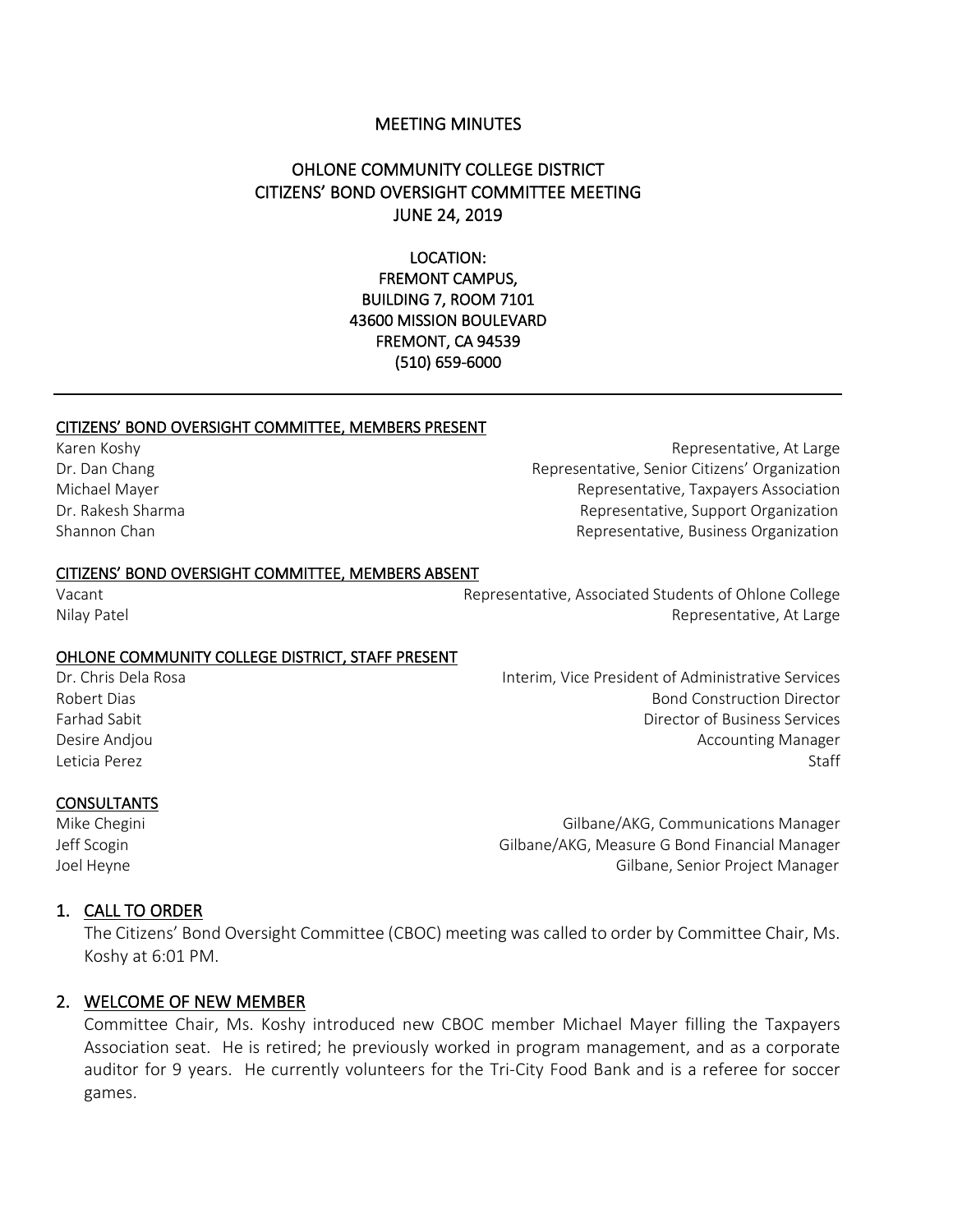### 3. APPROVAL OF AGENDA

Committee member, Dr. Sharma made a motion to approve the agenda as presented. Committee member, Dr. Chang seconded the motion. The motion was unanimously carried by the Committee members present.

### 4. APPROVAL OF MINUTES

Committee member, Dr. Sharma, made a motion to approve the minutes from the previous meeting that took place on January 29, 2019, with a minor change on page 8. This consisted of expanding twodigit years to four-digit years. Committee member, Ms. Chan, seconded the motion. The motion was unanimously carried by the Committee members present. Committee member, Mr. Mayer, abstained as he was not yet a member when the changes were requested.

### 5. COMMITTEE MEMBERS ATTENDANCE REPORT

Committee Chair, Ms. Koshy, presented the attendance report to the Committee. The Committee expressed no concerns or changes.

### 6. COMMUNICATIONS FROM COMMITTEE MEMBERS

No communication from Committee members.

### 7. COMMUNICATIONS FROM STAFF

Interim Vice President of Administrative Services, Dr. Dela Rosa indicated that the District received a commitment from Student Life that as soon as the school year starts, they will recruit a new Student Representative for the September meeting.

Dr. Dela Rosa reported that in November of 2018, the Ohlone Community College Foundation received a \$9.8M donation from Mr. Frank DiMino; this was divided into three funds: \$8M to Furniture, Fixtures & Equipment purchases for the Academic Core Building, \$900k to student scholarships and \$900k to support other programs. The \$8M to Furniture, Fixtures & Equipment will ensure we have all the latest technology and furniture for our Academic Core Building (ACB). Part of the agreement is that the whole ACB complex will be named after Frank DiMino. The Foundation also received other donations.

### 8. COMMUNICATIONS FROM THE PUBLIC

No communication from the public

### 9. MEASURE G PROJECT UPDATE

Mr. Heyne provided a brief overview of the Measure G project highlights regarding the current status of projects at the Ohlone Community College District.

The ACB is behind schedule due to weather; it also fell victim to the extreme labor shortage of skilled labor. We are working through other issues as well. Construction is expected to be complete later this fall, and final commissioning will trail into the winter.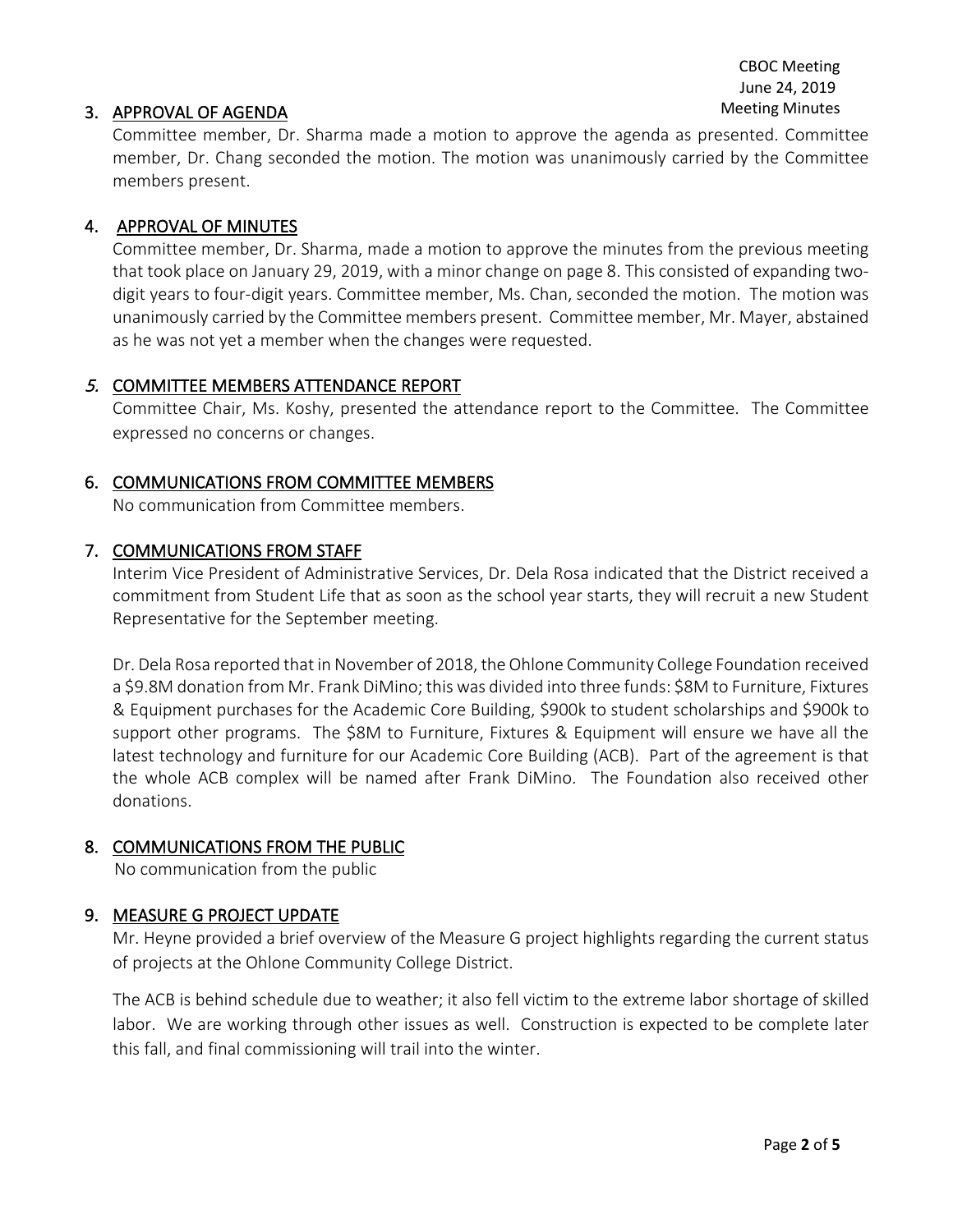*Mr. Mayer: Confidence factor?* 

*Mr. Heyne: Very high that the college can hold classes in the Academic Core Buildings for spring semester. Commissioning will take some time, and it is on the critical path.* 

*Mr. Mayer: How long will the walk-through take?*

*Mr. Heyne: Commissioning will take 2 plus months to get everything signed off.*

*Mr. Mayer: When will everything be open?*

*Mr. Heyne: For spring, we are confident.* 

North parking structure is the next project; the existing lots are not safe, and parking is sloped, not laid out well. We are redoing those existing parking lots, and parking lots surrounding the Smith Center. We will also be adding 3000sf of storage for the Smith Center for all their props. We are adding about 42 new parking stalls, a dramatic improvement. This will tie into the ACB.

*Ms. Chan: Where will the storage building for the Smith Center be?*

Mr. Heyne indicated the storage location on the map.

*Mr. Heyne: Circulation was a problem, and we alleviated this.*

*Ms. Chan: How easy is it for disability?*

*Mr. Heyne: It will be a lot easier for a person with disabilities now that we will have an elevator at the Academic Core Buildings.* 

*Dr. Sharma: What can you tell me about the weeds & irrigation, there are more weeds than plants; what about landscaping all around the campus?*

*Mr. Heyne: There are restrictions to bond money usage; we can't spend it on just landscaping but we can work on irrigation and pathways.*

Please see the presentation for more details.

# 10. MEASURE G FINANCIAL UPDATE

Mr. Scogin from A Kennedy Group presented the Measure G financial update. He noted on page 12 of the packet a new line titled "Inaccessible Bond Authorization" that shows a negative \$4,570. This was a result of the 2014 Series B bond sale that included Capital Appreciation Bonds (CABs) which left a balance of less than \$5,000. As Series D bonds were sold in \$5,000 increments, the remaining \$4,750 was unable to be sold. The inaccessible bond authorization will be addressed via adjusting interest earnings on a future bond list revision.

Please see the report for more details.

*Mr. Mayer – Is it a 30 year bond?*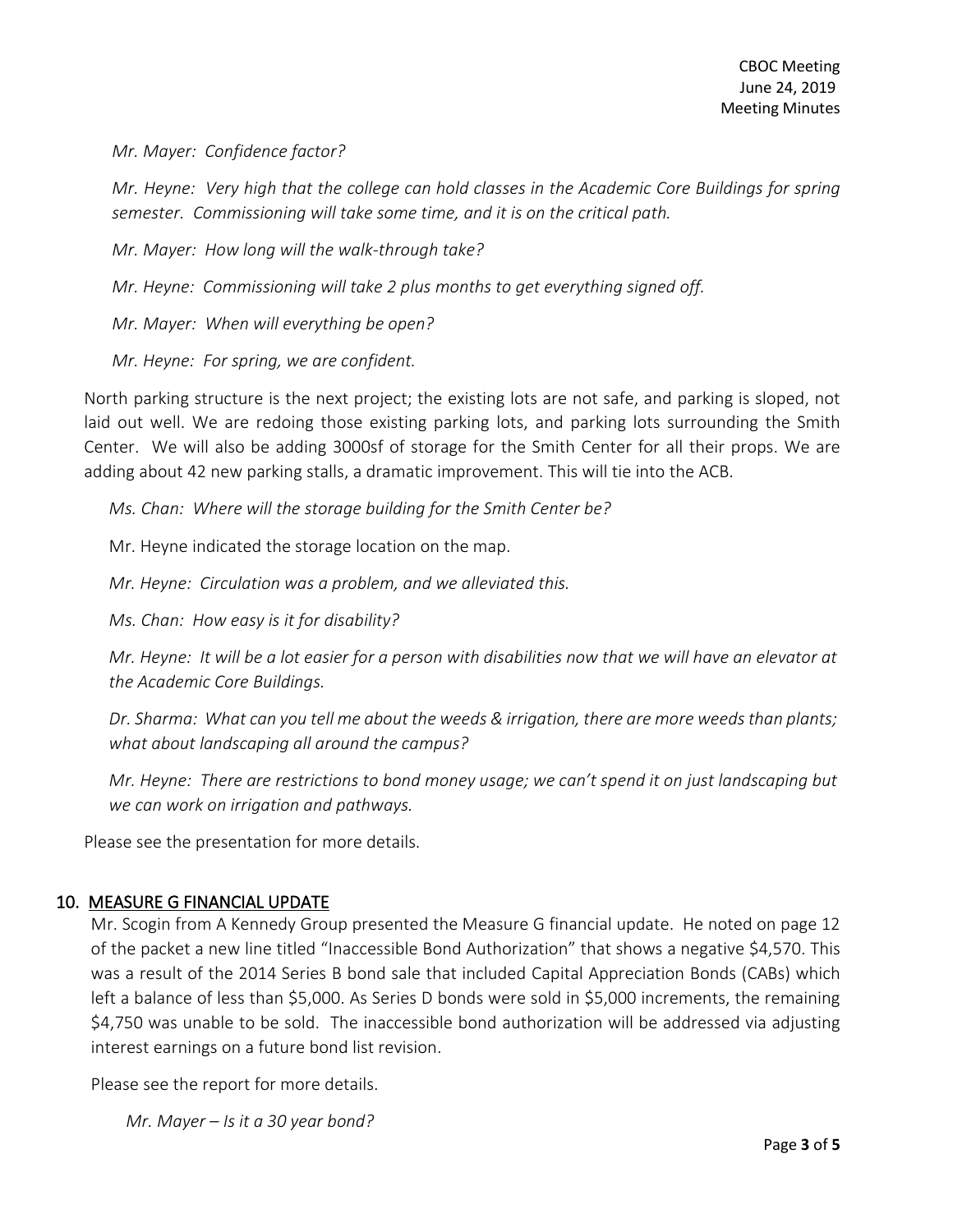*Mr. Scogin – Yes*

*Dr. Chang – Do you have a rough idea of percent interest earned?*

*Mr. Scogin - 1.2%.* 

*Mr. Sabit - Yes, approximately 1%.* 

*Dr. Chang – Contingency, there is no need for it?* 

*Mr. Scogin - The Board of Trustees determines when it can be released and assigned to another project.* 

A motion was made by Committee member Dr. Sharma to approve the financial reports as presented. Committee member, Dr. Chang, seconded the motion. The motion was unanimously carried by the Committee members present.

Mr. Scogin provided information on Bond List Revision #17. He made note that a new project had been proposed for the renovation of Bldg. 19, and the Board of Trustees chose not to move forward with the project at this time. An amended version of the Bond List Revision was approved by the Board with the removal of that specific item.

*Dr. Sharma: Were these included in the original list?* 

*Mr. Heyne: 6144 is a new project; it became necessary to complete the original goal. Any project that we have consolidated or canceled, we will need to do another scope of work before we can move forward. Before we can move, we need to do a renovation of bldg. 4 asthis will be our new swing space.* 

*Mr. Dias: As long as it meets the original intent of the bond, we can move forward.* 

*Dr. Sharma: Are they all capital improvements?*

*Mr. Heyne: Yes.* 

*Dr. Chang: Is north parking project comparable to the south parking project?* 

*Mr. Heyne: No, in total 140, net gain of 40 spaces; south parking had just about 1000 spaces.*

*Mr. Dias: This is mainly to increase the space for the Smith Center.* 

*Dr. Dela Rosa: Another consideration as to why we didn't expand the other parking area, we wanted to push the students up here; they have the parking structure and once portables are gone this will go back to parking.*

#### 11. TOPICS FOR NEXT MEETING

A tour of the ACB was requested by the Committee.